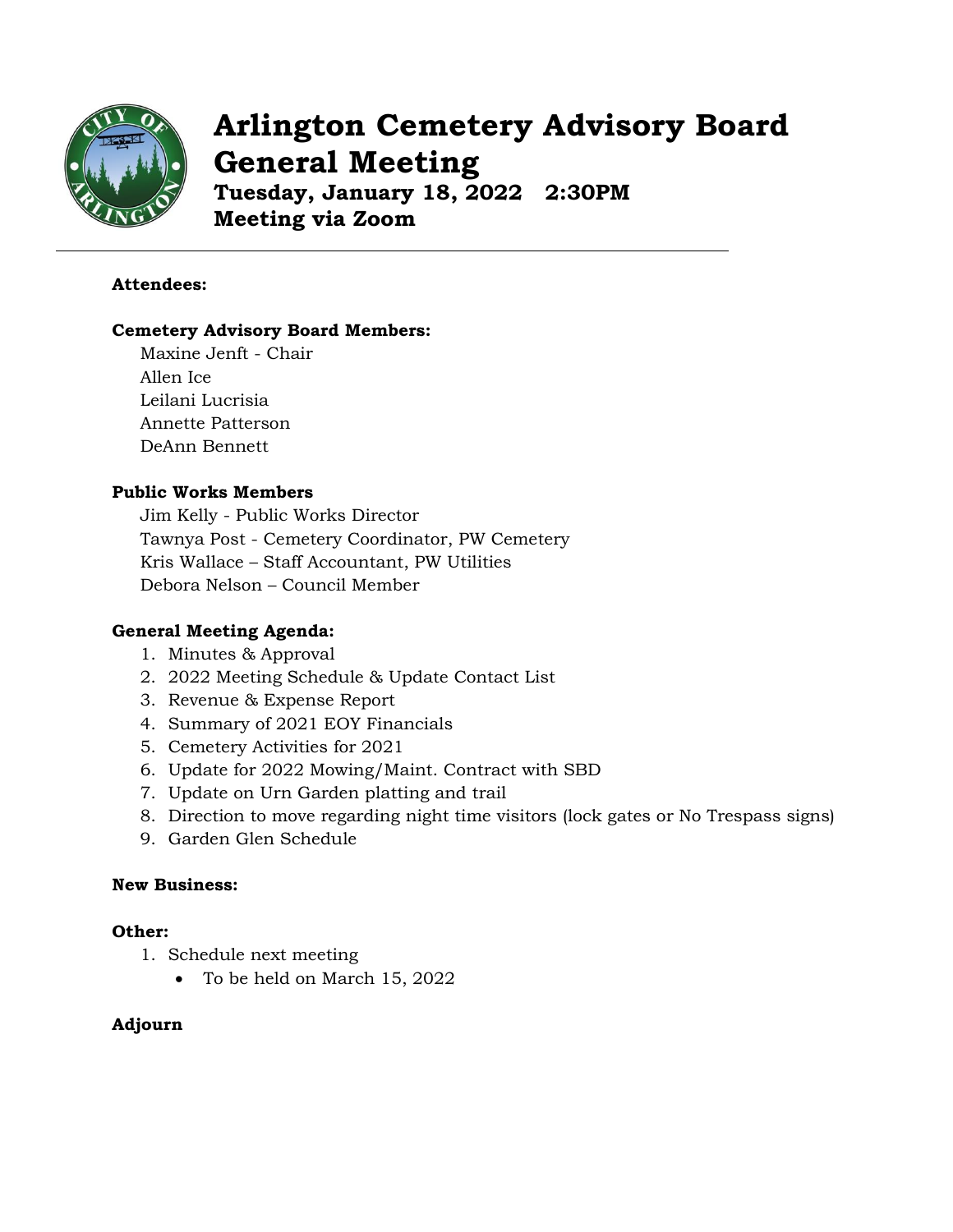

# **Arlington Cemetery Advisory Board MEETING MINUTES November 16, 2021 / 2:30 PM**

# **Board Members:**

Maxine Jenft Allen Ice Annette Patterson Leilani Lucrisia - Absent DeAnn Bennett

# **City Members**:

Jim Kelly - Public Works Director Tawnya Post – Cemetery Coordinator Kris Wallace – Staff Accountant, PW Utilities Debora Nelson – Council Member - Absent

#### Meeting:

The November 16, 2021 meeting was called to order at 2:30pm via Zoom Meeting.

# **DISCUSSION ITEMS:**

**Minutes & Approval:** April 2021 Minutes were approved as written, no comments or changes to be made.

**Revenue & Expense:** Handouts to review were emailed to discuss. Previous months (April – August) reports were emailed out in September, so only September and October reports were reviewed at this meeting. Kris reviewed the reports, noting that the cemetery has been very busy. Sales reflect this activity with a positive ending balance in both months. Having the new fee schedule in place as well as increased activity has led to a healthy balance in the operating fund. Kris will do monthly reports the next couple of months and keep the board apprised of how things are looking for year end. We will plan on transferring as much to the capital fund as we can within budget, at the end of 2021.

**Cemetery Activities:** A handout was reviewed and discussion of burials and headstone installations followed. Discussion about overall increase in activity, overall it still seems to be split rather evenly between traditional vs cremation burials.